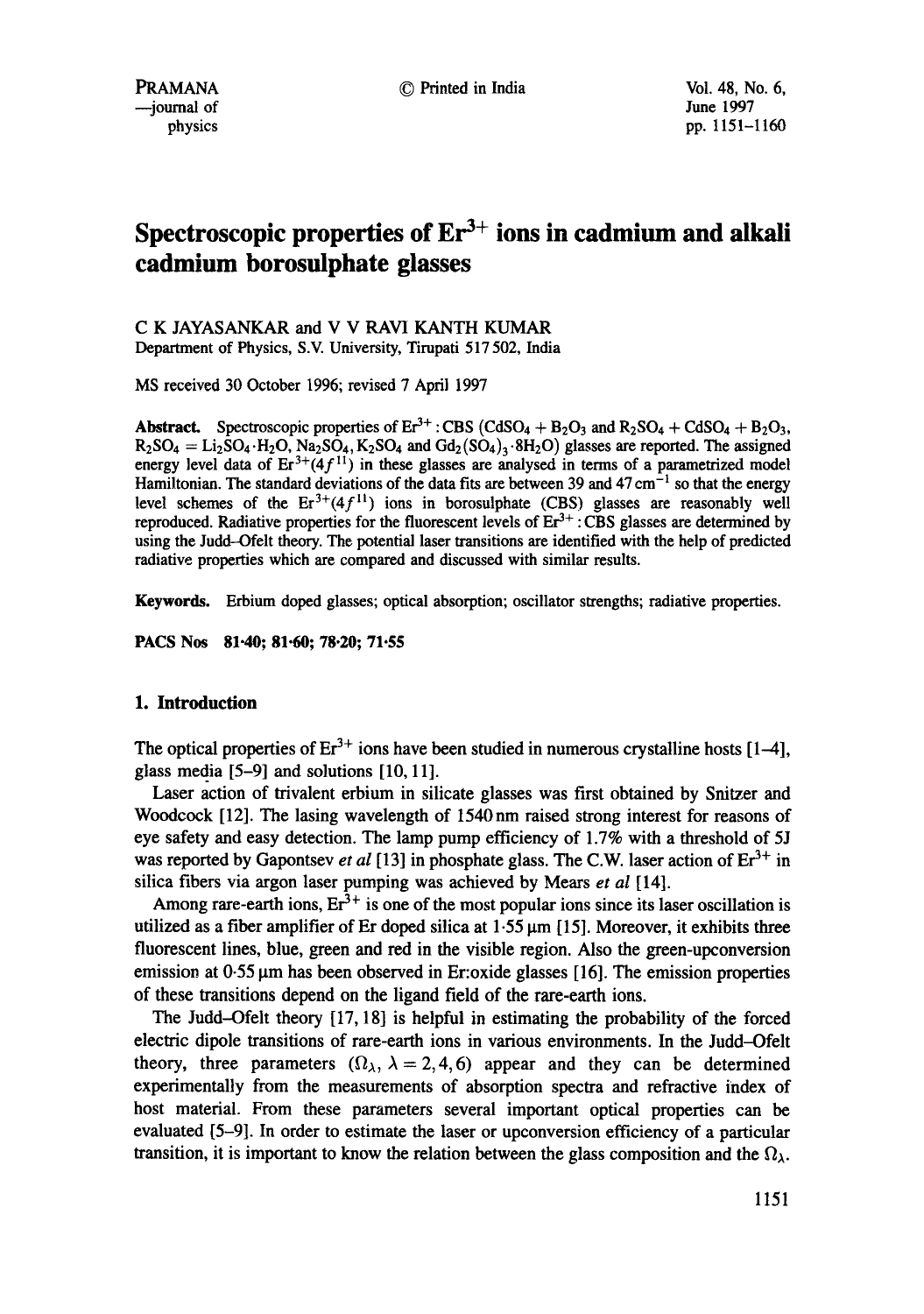In this paper we present the investigations carried out on the spectroscopic properties of  $Er^{3+}$ : CBS glasses to understand the behaviour of rare-earth ions in these hosts, and to augment the earlier results on  $Er^{3+}$ : glasses [5-9].

# 2. Theory

#### 2.1 *Energy level analyses*

The behaviour of rare earth ions in glasses is similar to that of rare earth ions in inorganic crystals of low symmetry except for inhomogeneous broadening of the spectra because of the multiplicity of rare earth sites in glasses [19]. Optical absorption spectra of triply ionized rare earth ions originate from the transitions between levels of the  $4f<sup>n</sup>$ . The model Hamiltonian which describes the position of these levels for  $Ln^{3+}$  ions is written as [4, 20]

$$
H_{\text{FI}} = E_{\text{avg}} + \sum_{k} F^{k} \hat{f}_{k} + \xi_{s0} \hat{A}_{s0} + \alpha \hat{L}(\hat{L} + 1) + \beta \hat{G}(\hat{G}_{2}) + \gamma \hat{G}(R_{7})
$$
  
+ 
$$
\sum_{i} T^{i} \hat{i}_{i} + \sum_{k} P^{k} \hat{p}_{k} + \sum_{j} M^{j} \hat{m}_{j}, \qquad (1)
$$

where  $k = 2, 4, 6$ ;  $i = 2, 3, 4, 6, 7, 8$ ;  $j = 0, 2, 4$ ; and the operators  $(\hat{f}_k, \hat{A}_{s0}, \hat{L}, \hat{G}, \hat{t}_i \hat{p}_k, \hat{m}_j)$ and their associated parameters  $(E_{avg}, F^k, \xi_{s0}, \alpha, \beta, \gamma, T^i, P^k$  and  $M^j)$  are written according to conventional notation and meaning (with respect to the interactions they represent [4, 20]). The parametric fits are carried out using precisely the same methodologies and strategies employed in our earlier work on  $Er<sup>3+</sup>$  doped crystal free-ion energy level analyses [2-5]. The  $4f<sup>11</sup>$  energy-level structure of  $Er<sup>3+</sup>$  ion was analysed by diagonalizing the complete SLJ basis set. The quality of the fit is estimated by the root mean square deviation,  $\sigma$ , which is defined as

$$
\sigma = \left\{ \left[ \sum_{i}^{N} (E_i^{\text{obs}} - E_i^{\text{calc}})^2 \right] / N \right\}^{1/2},\tag{2}
$$

where  $E_i^{\text{obs}}$  and  $E_i^{\text{calc}}$  are the observed and calculated energies, respectively, for level i and N denotes the total number of levels included in the energy-level fit.

## 2.2 *Judd-Ofelt analyses and radiative properties*

By employing least-squares fitting of the measured spectral absorbance according to the Judd-Ofelt theory, the characteristic intensity parameters,  $\Omega_{\lambda}$ , were estimated as detailed for Er:glasses [5-9]. From  $\Omega_{\lambda}$ , the radiative properties for fluorescent levels of Er : CBS glasses are determined as detailed in ref. [5-9].

# **3. Experimental**

One mol % of  $Er^{3+}$ : CBS (CdBS, RCdBS,  $R = Li$ , Na, K and Gd) glasses were prepared by melting the respective compositions as shown below in a porcelain crucible at 800°C

### **1152 Pramana - J. Phys., Vol. 48, No. 6, June 1997**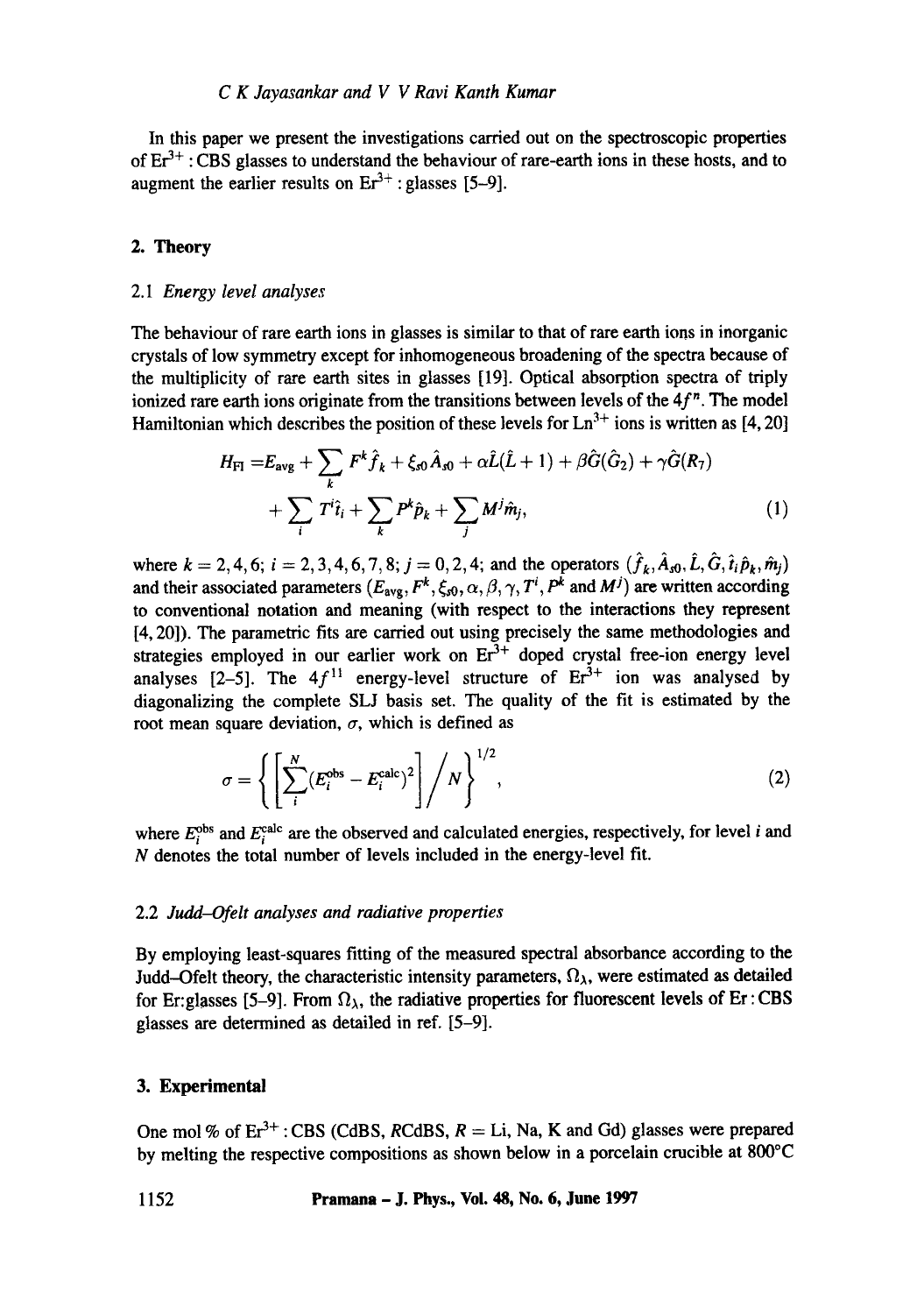for  $10-15$  min:

CdBS:  $49CdSO_4 + 50B_2O_3 + 1Er_2(SO_4)_3.8H_2O,$ LiCdBS :  $10Li_2SO_4 \cdot H_2O + 39CdSO_4 + 50B_2O_3 + 1Er_2(SO_4)_{2} \cdot 8H_2O$  $NaCdBS : 10Na<sub>2</sub>SO<sub>4</sub> + 39CdSO<sub>4</sub> + 50B<sub>2</sub>O<sub>3</sub> + 1Er<sub>2</sub>(SO<sub>4</sub>)<sub>3</sub>·8H<sub>2</sub>O,$  $KGBS: 10K<sub>2</sub>SO<sub>4</sub> + 39CdSO<sub>4</sub> + 50B<sub>2</sub>O<sub>3</sub> + 1Er<sub>2</sub>(SO<sub>4</sub>)<sub>3</sub>·8H<sub>2</sub>O,$  $GdCdBS: 1Gd_{2}(SO_{4})_{3}\cdot 8H_{2}O + 48CdSO_{4} + 50B_{2}O_{3} + 1Er_{2}(SO_{4})_{3}\cdot 8H_{2}O.$ 

The glasses were annealed at 300°C for 20-30min. Good optical quality glasses of  $0.8 - 1.5$  mm thickness and  $1.5 - 2.5$  cm<sup>2</sup> area have been chosen for the measurements.

Optical measurements were made using Hitachi U-3400 spectrophotometer in the UV-VIS-NIR region (300 nm to 2500 nm) at room temperature. The refractive indices (n) for these glasses were measured using an Abbe refractometer at sodium wavelength.

## **4. Results and discussion**

#### 4.1 *Absorption spectra and energy level analysis*

The absorption spectra only for Er:CdBS glass is shown in figure 1 as the spectra for other glasses (Er:RCdBS) are very similar. The band positions and intensities closely resemble the absorption spectra of  $Er^{3+}$  ions in glass media [5-9], though there is a slight variation in relative positions and intensities of the bands. In all the five glasses, the transitions  ${}^4I_{15/2} \rightarrow {}^4I_{13/2, 11/2, 9/2}$ ,  ${}^4F_{9/2}$ ,  ${}^4S_{3/2}$ ,  ${}^2H_{11/2}$ ,  ${}^4F_{7/2, 5/2, 3/2}$ ,  ${}^2H_{9/2}$ ,  ${}^4G_{11/2}$  and  ${}^{4}G_{9/2}$  are located and assigned. In Er<sup>5+</sup> : CdBS and GdCdBS glasses,  ${}^{4}I_{15/2}$  to  ${}^{4}G_{11/2}$  and  ${}^4G_{9/2}$  are missing due to strong absorption near UV region.

The wavenumbers of the observed bands are presented in table 1 alongwith the assignments for all the five borosulphate glasses. The parameters obtained by varying the free-ion parameters, eq. (1), to minimize the r.m.s. deviation  $(\sigma)$  between the observed and calculated energy values (eq. (2)) for  $Er^{3+}$  : CBS glasses are given in table 2. The calculated energy values are the eigenvalues obtained by diagonalizing the  $E r^{3+}(4f^{11})$ energy matrix using the corresponding parameters given in table 2. The  $\sigma$  values of  $\pm 40$ ,



**Figure 1.**  Absorption spectra of  $Er^{3+}$ : cadmium borosulphate glass.

**Pramana - J. Phys., Voi. 48, No. 6, June 1997 1153**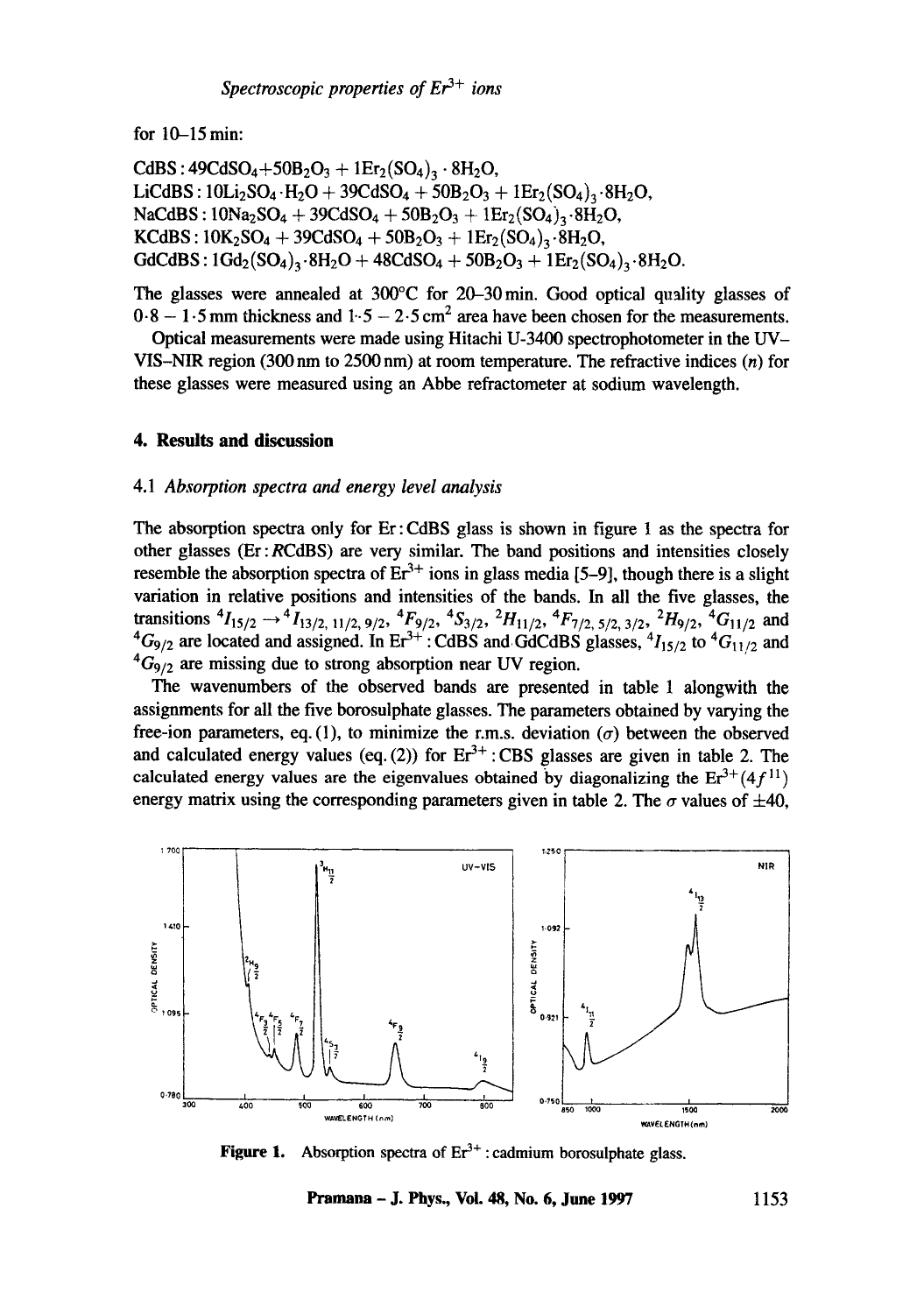# *C K Jayasankar and V V Ravi Kanth Kumar*

|                |              | CdBS             |           | LiCdBS           |          | <b>NaCdBS</b>    |          | <b>KCdBS</b>     |              | <b>GdCdBS</b>    |  |
|----------------|--------------|------------------|-----------|------------------|----------|------------------|----------|------------------|--------------|------------------|--|
| Level          | E            | $\boldsymbol{f}$ | E         | $\boldsymbol{f}$ | E        | $\boldsymbol{f}$ | E        | $\boldsymbol{f}$ | E            | $\boldsymbol{f}$ |  |
| $^{4}I_{15/2}$ | $\mathbf{0}$ |                  | $\bf{0}$  |                  | $\Omega$ |                  | $\bf{0}$ |                  | $\mathbf{0}$ |                  |  |
| $4I_{13/2}$    | 6539         | $11-56$          | 6524      | 10.69            | 6536     | 3.15             | 6536     | 11-01            | 6536         | 4.68             |  |
| $4I_{11/2}$    | 10275        | 3.86             | $10263 -$ | 2.86             | 10291    | 0.53             | 10263    | 1.80             | 10263        | 1.79             |  |
| $^{4}I_{9/2}$  | 12552        | 1.05             | 12553     | 0.28             | 12544    | 0.08             | 12553    | 0.43             | 12549        | 0.76             |  |
| $^{4}F_{9/2}$  | 15354        | $13-33$          | 15361     | 3.56             | 15361    | 5.57             | 15354    | 7.27             | 15361        | 5.27             |  |
| $^{4}S_{3/2}$  | 18413        | $1-40$           | 18457     | 0.30             | 18433    | 0.21             | 18369    | 1.35             | 18433        | 0.66             |  |
| $^{2}H_{11/2}$ | 19205        | 59.50            | 19216     | $2-41$           | 19216    | 4.07             | 19216    | 63.63            | 19216        | 27.44            |  |
| $^{4}F_{7/2}$  | 20500        | 12.75            | 20530     | $1-10$           | 20530    | 1.32             | 20530    | $8 - 81$         | 20517        | $5-45$           |  |
| $4F_{5/2}$     | 22207        | 1.59             | 22237     | 0.11             | 22222    | 0.19             | 22222    | $1-00$           | 22207        | 0.35             |  |
| $4F_{3/2}$     | 22640        | 0.71             | 22457     | 0.07             | 22543    | 0.10             | 22594    | 0.68             | 22543        | 0.24             |  |
| $^{2}H_{9/2}$  | 24691        |                  | 24600     | 0.12             | 24600    | 0.29             | 24618    | 2.40             | 24528        |                  |  |
| ${}^4G_{11/2}$ |              |                  | 26434     | $1-07$           | 26399    | 4.51             | 26455    | 77.01            |              |                  |  |
| $^{4}G_{9/2}$  |              |                  | 27457     |                  | 27510    | 0.44             | 27480    | 5.38             |              |                  |  |
| N              | 11           | 9                | 13        | 11               | 13       | 12               | 13       | 12               | 11           | 9                |  |
| $\sigma$       | $\pm 40$     | $\pm 0.65$       | ±46       | $\pm 0.93$       | ±43      | $\pm 0.39$       | $\pm 39$ | $\pm 1.47$       | $\pm 47$     | $\pm 0.27$       |  |

**Table 1.** Observed energies (E, in cm<sup>-1</sup>) and oscillator strengths ( $f$ ,  $\times 10^{-6}$ ) for  $Er<sup>3+</sup>: CBS$  glasses\*.

\* For glass title abbrevations see § 3.

The value of  $\sigma$  represent the r.m.s. deviation between observed and calculated values given by eq. (2).

| Parameter      | CdBS    | <b>LiCdBS</b> | <b>NaCdBS</b> | <b>KCdBS</b> | <b>GdCdBS</b> |
|----------------|---------|---------------|---------------|--------------|---------------|
| $E_{\rm avg}$  | 35724   | 35774         | 35691         | 35725        | 35692         |
| $\mathbf{F}^2$ | 100081  | 100959        | 100484        | 100425       | 100763        |
| $F^4$          | 71594   | 71308         | 70640         | 71155        | 70643         |
| $F^6$          | 50762   | 51441         | 51044         | 50486        | 52078         |
| $\alpha$       | $13-50$ | $13-10$       | 8.00          | $11-60$      | $10-00$       |
| β              | $-585$  | $-480$        | $-355$        | $-430$       | $-470$        |
| $\gamma$       | 1675    | 1360          | 1280          | 1400         | 1325          |
| ξ              | 2394    | 2378          | 2387          | 2390         | 2377          |
| $F^4/F^2$      | 0.72    | 0.71          | 0.70          | 0.71         | 0.70          |
| $F^6/F^2$      | 0.51    | 0.51          | 0.51          | 0.50         | 0.52          |

**Table 2.** Best fit free-ion parameters and hydrogenic ratios for  $Er^{3+}$ : CBS glasses\*.

\* For glass title abbreviations see § 3. The parameter values,  $T^2 = 647$ ,  $T^3 = 46$ ,  $T^4 = 80$ ,  $T^6=-321, T^7=462, T^8=451, M^0=3.95, M^2=0.56M^0, M^4=0.38M^0, P^2=506,$  $P^4 = 0.75P^2$  and  $P^6 = 0.50P^2$  are fixed.

 $\pm$ 46,  $\pm$ 43,  $\pm$ 39 and  $\pm$ 47 cm<sup>-1</sup> for Er<sup>3+</sup> : CdBS, LiCdBS, NaCdBS, KCdBS and GdCdBS glasses, respectively, are quite reasonable.

The interaction of  $Er^{3+}$  ions with different glass compositions is estimated by the atomic parameters. Instead of individual  $F^2$ ,  $F^4$  and  $F^6$  variations, it is convenient to consider the variations in the total (net) electrostatic  $\sum_{k} F^{k}$  [5, 21] parameter value. It is

**1154 Pramana - J. Phys., Vol. 48, No. 6, June 1997**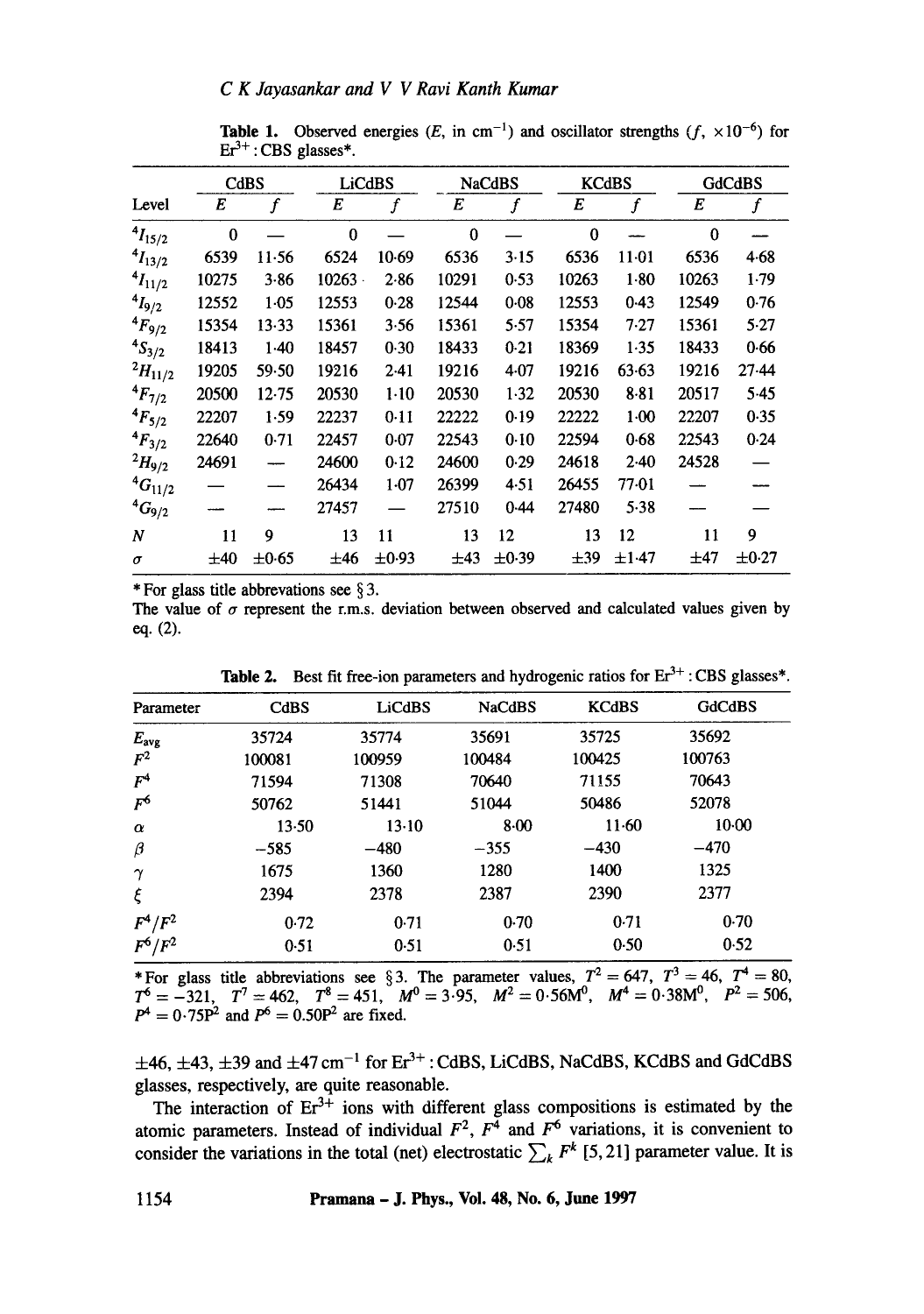found that the  $\sum_{k} F^{k}$  experienced by the Er<sup>3+</sup> ion in alkali cadmium borosulphates decreases as radius and atomic weight of alkali ions decreases. The order of  $\sum_{k} F^{k}$  is found to be

$$
\text{LiCdBS}(2, 23, 708 \text{ cm}^{-1}) > \text{NaCdBS}(2, 22, 168 \text{ cm}^{-1}) \\
> \text{KCdBS}(2, 22, 066 \text{ cm}^{-1}).
$$

It is also found that the 4f orbitals of  $Er^{3+}$  ions interact with the surroundings in decreasing order when CdBS glass is modified by alkali (Li, Na, K) ions as noticed from the trends of the hydrogenic ratio  $(F^6/F^2)$ , but the ratio  $F^4/F^2$  did not show any uniform trend.

## 4.2 *Spectral intensities and Judd-Ofelt analysis*

The oscillator strengths of the observed absorption bands are determined experimentally [5] which are tabulated in table 1. The squared reduced matrix elements,  $||U^{\lambda}||^2$ , required for the Judd-Ofelt analyses have been calculated from intermediate coupling approximation for all the five glasses  $[10, 17, 18]$ , though the values are only slightly sensitive to the environment. Using experimental oscillator strengths, transition energies, refractive index and reduced matrix elements, the three phenomenological parameters,  $\Omega_{\lambda}$ , have been evaluated by the least square fit method as carried out for energy level fits. The  $\Omega_{\lambda}$  parameters for Er<sup>3+</sup> : CBS glasses are presented in table 3 alongwith  $\Omega_{\lambda}$  for some  $Er<sup>3+</sup>$  doped systems [8, 22–24].

The oscillator strengths of the observed bands of  $Er^{3+}$ : CdBS glasses are found to be relatively higher than those found in the other four borosulphate glasses. This implies that the non-symmetric component of the electric field acting on the  $Er<sup>3+</sup>$  ions in CdBS is relatively stronger than in RCdBS glasses. It is also found that the observed oscillator strengths for some transitions,  ${}^4F_{9/2}$ ,  ${}^2H_{11/2}$ ,  ${}^4F_{7/2}$ ,  ${}_{5/2}$ ,  ${}_{3/2}$ ,  ${}^2H_{9/2}$  and  ${}^4G_{11/2}$ , are found to increase from LiCdBS to NaCdBS to KCdBS glasses. This trend may not yield any significant information as other observed transitions such as  $^{4}I_{13/2, 11/2, 9/2}$  and  $^{4}S_{3/2}$  do not follow uniform trend. The r.m.s. deviations of  $\pm 0.65$ ,  $\pm 0.93$ ,  $\pm 0.39$ ,  $\pm 1.47$  and  $\pm 0.27$  (table 1) for Er<sup>3+</sup>: CdBS, LiCdBS, NaCdBS, KCdBS and GdCdBS, respectively, suggest the validity of the Judd-Ofelt theory.

The Judd-Ofelt parameters,  $\Omega_{\lambda}$ , are compared for 24 Er<sup>3+</sup> : oxide glass systems [8, 22] alongwith  $Er^{3+}$ : aquo-ion [23] and Er(dpm)<sub>3</sub> vapour [24] systems in table 3. As seen from table 3, it is found that within oxide glasses,  $\Omega_2$  varies from 0.23 ( $Er^{3+}$ : NaCdBS) to 39.62 (Er<sup>3+</sup>: KCdBS),  $\Omega_4$  varies from 0.37 (Er<sup>3+</sup>: LiCdBS) to 7.58 (Er<sup>3+</sup>: CdBS) and  $\Omega_6$ varies from 0.24 (Er<sup>3+</sup>: S-K) to 11.37 (Er<sup>3+</sup>: CdBS). Maximum variation in  $\Omega_2$  value indicates that  $\Omega_2$  is more sensitive to the environment than  $\Omega_4$  and  $\Omega_6$  parameters. Out of 26 systems compared in table 3,  $\Omega_2$  takes maximum value for vapour system. In general the magnitude of  $\Omega_{\lambda}$  parameters are found to be relatively higher for sulphate glasses.

# 4.3 *Radiative properties*

The Judd-Ofelt intensity parameters  $(\Omega_{\lambda})$  have been used to compute the radiative properties (A,  $A_T$ ,  $\tau_R$ ,  $\beta_R$  and  $\sigma_\alpha$ ) for the fluorescent levels, <sup>4</sup>G<sub>11/2</sub>, <sup>2</sup>H<sub>9/2</sub>, <sup>4</sup>F<sub>5/2</sub>, <sup>4</sup>F<sub>7/2</sub>,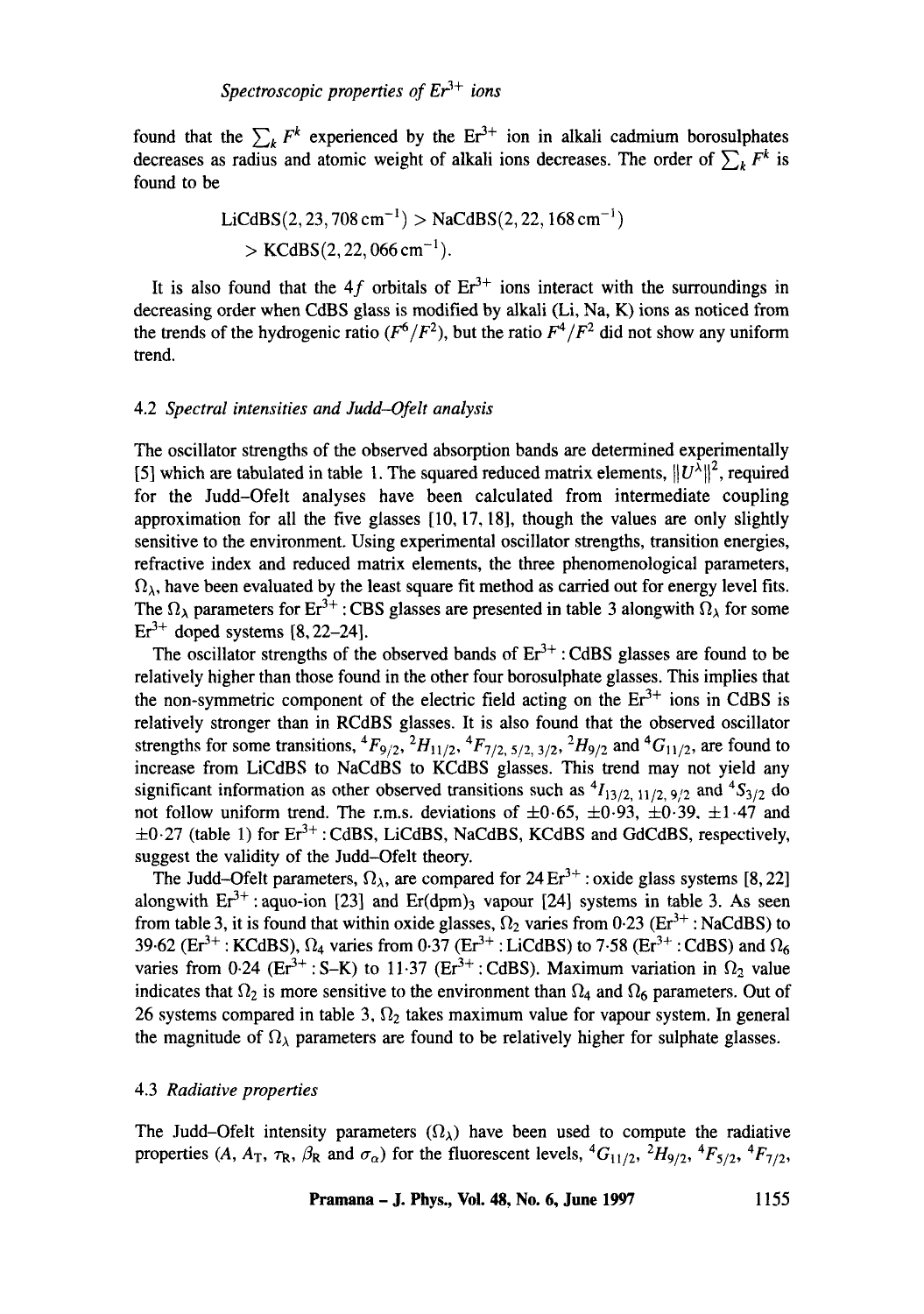# *C K Jayasankar and V V Ravi Kanth Kumar*

|                                         | $\Omega_2$ | $\Omega_4$ | $\Omega_{6}$ |
|-----------------------------------------|------------|------------|--------------|
| CdBS                                    | 38.963     | 7.575      | 11.373       |
| <b>LiCdBS</b>                           | $1-011$    | 0.374      | 6.270        |
| <b>NaCdBS</b>                           | 0.226      | 3.425      | 2.822        |
| <b>KCdBS</b>                            | 39.622     | 1.641      | 10.514       |
| <b>GdCdBS</b>                           | 18.804     | 3.121      | 4.626        |
| $MgSO_4 + K_2SO_4 + ZnSO_4$ [22]        | $18 - 68$  | 2.35       | 7.15         |
| $CaSO_4 + K_2SO_4 + ZnSO_4$ [22]        | 15.18      | 1.65       | 6.69         |
| $BaSO_4 + K_2SO_4 + ZnSO_4$ [22]        | 18.37      | 1.36       | 9.39         |
| $40Li2O + 60SiO2$ (S-Li) [8]            | 4.69       | 1.29       | 0.56         |
| $40Na2O + 60SiO2$ (S-Na) [8]            | 4.37       | 0.83       | 0.27         |
| $40K_2O + 60SiO_2$ (S-K) [8]            | 5.02       | 0.71       | 0.24         |
| $40CaO + 60SiO2$ (S-Ca) [8]             | 5.91       | 1.53       | 0.77         |
| $40SrO + 60SiO2$ (S-Sr) [8]             | 5.22       | 1.25       | 0.61         |
| $40BaO + 60SiO2$ (S-Ba) [8]             | $3-42$     | 0.83       | 0.27         |
| $20K_2O + 20MgO + 60SiO_2$ (S-K-Mg) [8] | 6.52       | $1-07$     | 0.33         |
| $20K2O + 20CaO + 60SiO2$ (S-K-Ca) [8]   | 5.63       | 0.99       | 0.34         |
| $20K_2O + 20SrO + 60SiO_2$ (S-K-Sr) [8] | 5.64       | 1.05       | 0.30         |
| $20K_2O + 20BaO + 60SiO_2$ (S-K-Ba) [8] | 4.80       | 0.84       | 0.26         |
| $30Li2O + 70B2O3$ (B-Li) [8]            | 5.81       | 1.84       | $1-18$       |
| $30Na2O + 70B2O3$ (B-Na) [8]            | 6.04       | 1.59       | 0.91         |
| $30K_2O + 70B_2O_3$ (B-K) [8]           | 5.38       | $1-02$     | 0.44         |
| $30Li2O + 60P2O5 + 10Al2O3$ (P-Li) [8]  | 6.42       | 1.64       | 0.78         |
| $30Na2O + 60P2O5 + 10Al2O3$ (P-Na) [8]  | 6.85       | 1.67       | $1-08$       |
| $30K2O + 60P2O5 + 10Al2O3$ (P–K) [8]    | 6.94       | 1.84       | $1-10$       |
| Aquo ion [23]                           | 1.59       | 1.95       | 1.90         |
| $Er(dpm)3$ vapour [24]                  | 46.00      | 2.70       | 3.70         |

**Table 3.**  $\Omega_{\lambda}$  ( $\times 10^{-20}$  cm<sup>2</sup>) parameters for Er<sup>3+</sup> doped systems\*.

\* References for the source of the data are given in square brackets and for details of the glass title see the text as well as corresponding references.

 ${}^{4}S_{3/2}$ ,  ${}^{4}F_{9/2}$ ,  ${}^{4}I_{9/2}$ ,  ${}^{4}I_{11/2}$ , and  ${}^{4}I_{13/2}$  of Er<sup>3+</sup> : CBS glasses [5]. The calculated individual parameter values are given in table 4 for  $Er^{3+}$ : CdBS glass. The predicted  $\tau_R$  for all the fluorescent levels are given in table 5.

The transition probabilities (A) were determined from electric ( $S_{ed}$ ) and magnetic ( $S_{md}$ ) dipole line strengths. For many transitions, the magnitude of  $S_{\text{md}}$  is either zero or relatively much lower than  $S_{ed}$  and hence the magnitude of A is dependent only on  $\sum_{\lambda} \Omega_{\lambda} (||U^{\lambda}||)^2$ . The values of  $||U^{\lambda}||^2$  are independent of host while  $\Omega_{\lambda}$  are host dependent. For some laser transitions like  ${}^4I_{13/2} \rightarrow {}^4I_{15/2}$  and  ${}^4S_{3/2} \rightarrow {}^4I_J$ , the values of  $||U^2||^2$  and  $||U^4||^2$  were either zero or much smaller than that of  $||U^0||^2$ . For these transitions, the radiative properties varies according to  $\Omega_6$  variation. The dependence of  $\Omega_6$  on A,  $A_T$  and  $\beta_R$  for  ${}^4I_{13/2} \rightarrow {}^4I_{15/2}$  and  ${}^4S_{3/2} \rightarrow {}^4I_J$  transitions of Er<sup>3+</sup> : CBS and  $Er<sup>3+</sup>$ : oxide glasses [8] are shown in table 6.

The  $\Omega_6$  and in turn A, A<sub>T</sub> and  $\beta_R$  change considerably for  $^4I_{13/2} \rightarrow ^4I_{15/2}$  when borate and silicate glasses are modified by alkali or alkaline earths (table 6). However,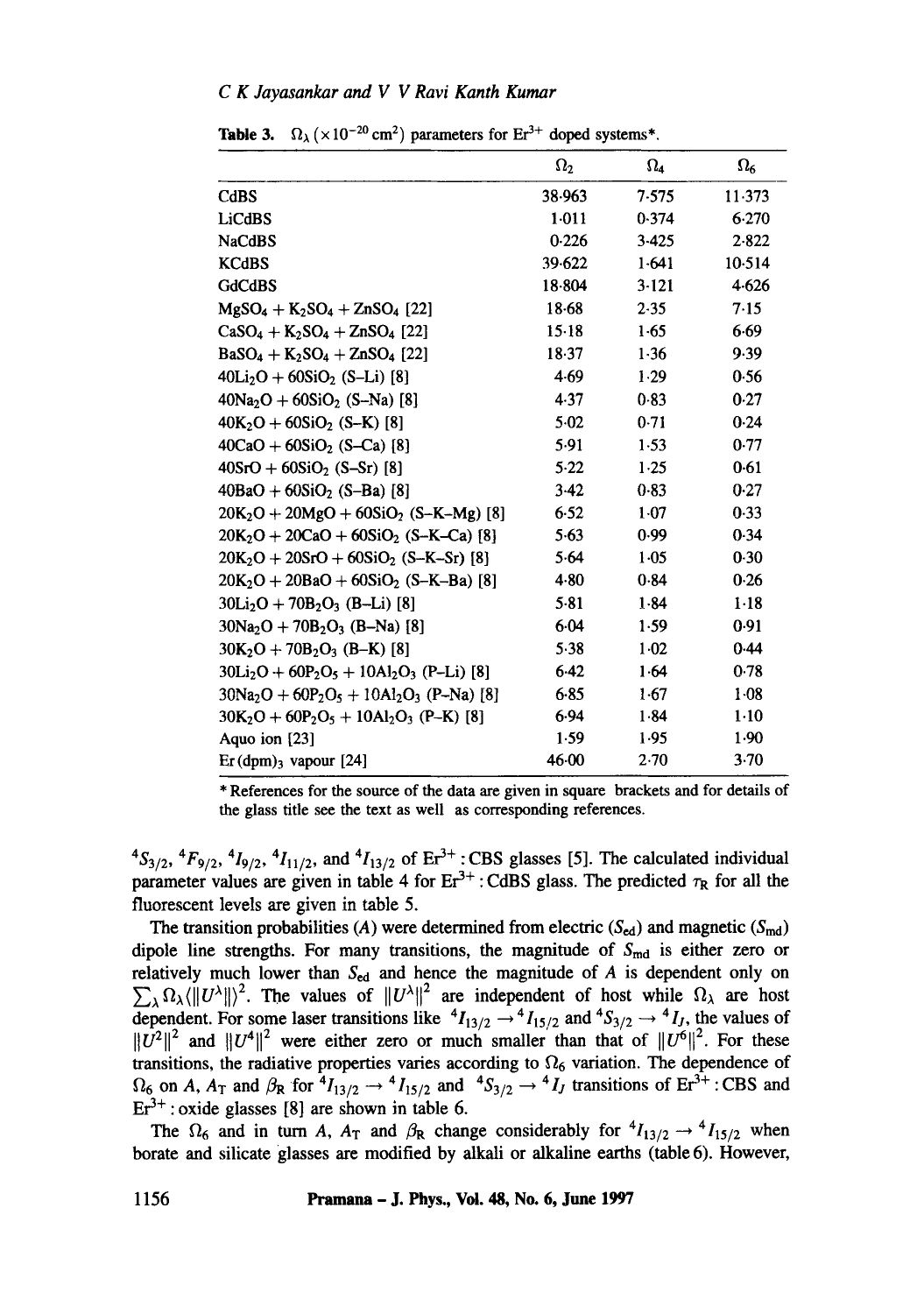**Table 4.** Predicted electric  $(S'_{\text{ed}})$  and magnetic  $(S'_{\text{md}})$  dipole line strengths, radiative (A) and total radiative ( $A_T$ ) transition probabilities, branching ratios ( $\beta_R$ ), lifetimes  $(\tau_R)$  and cross-sections  $(\sigma_a)$  for Er<sup>3+</sup> : CdBS glasses.

|                  |                 | ν                                        | $S'_{\rm ed}\times 10^{22}$ | $S'_{\text{md}} \times 10^{22}$ | $\boldsymbol{A}$                 |                                               | $\sigma_\alpha \times 10^{18}$ |
|------------------|-----------------|------------------------------------------|-----------------------------|---------------------------------|----------------------------------|-----------------------------------------------|--------------------------------|
| SL J             | S'L'J'          | $cm^{-1}$                                | $\rm cm^2$                  | cm <sup>2</sup>                 | $s^{-1}$                         | $\beta_{\rm R}$                               | cm <sup>2</sup>                |
| (1)              | (2)             | (3)                                      | (4)                         | (5)                             | (6)                              | (7)                                           | (8)                            |
| ${}^{4}G_{11/2}$ | $^{2}H_{9/2}$   | 1755                                     | 1342.973                    | 10-6300                         | 13                               | 0.0001                                        | 2.542                          |
|                  | $4F_{3/2}$      | 3806                                     | 120.618                     | 0.0000                          | 12                               | 0.0001                                        | 0.491                          |
|                  | $4F_{5/2}$      | 4239                                     | 109.767                     | 0.0000                          | 15                               | 0.0001                                        | 0.497                          |
|                  | $4F_{7/2}$      | 5946                                     | 424.816                     | 0.0000                          | 162                              | 0.0011                                        | 2.701                          |
|                  | $^{2}H_{11/2}$  | 7241                                     | 173.971                     | 14.1155                         | 130                              | 0.0009                                        | 1.469                          |
|                  | $4S_{3/2}$      | 8033                                     | 94.653                      | 0.0000                          | 89                               | 0.0006                                        | 0.813                          |
|                  | $4F_{9/2}$      | 11092                                    | 1624-099                    | 2.2272                          | 4014                             | 0.0270                                        | 19.290                         |
|                  | $4I_{9/2}$      | 13894                                    | 280-505                     | 0.1123                          | 1361                             | 0.0092                                        | 4.169                          |
|                  | $4I_{11/2}$     | 16171                                    | 48.764                      | 0.0116                          | 373                              | 0.0025                                        | 0.843                          |
|                  | $4I_{13/2}$     | 19907                                    | 874.124                     | 2.6659                          | 12513                            | 0.0842                                        | 18.668                         |
|                  | $4I_{15/2}$     | 26446                                    | 3882-894                    | 0.0000                          | 129879                           | 0.8742                                        | 109.790                        |
|                  |                 | $A_T$ for ${}^4G_{11/2} = 148562 s^{-1}$ |                             |                                 |                                  | $\tau_{\rm R}$ for ${}^4G_{11/2} = 6 \,\mu s$ |                                |
| $^{2}H_{9/2}$    | $4F_{3/2}$      | 2051                                     | $28 - 757$                  | 0.0000                          | $\mathbf{1}$                     | 0.0000                                        | 0.076                          |
|                  | $4F_{5/2}$      | 2484                                     | 81.413                      | 0.0000                          | 3                                | 0.0001                                        | 0.259                          |
|                  | $4F_{7/2}$      | 4191                                     | 509.706                     | 4.6512                          | 82                               | 0.0036                                        | 2.769                          |
|                  | $^{2}H_{11/2}$  | 5486                                     | 359.872                     | 1.6582                          | 130                              | 0.0057                                        | 2.546                          |
|                  | ${}^{4}S_{3/2}$ | 6278                                     | 3.259                       | 0.0000                          | 2                                | 0.0001                                        | 0.026                          |
|                  | $4F_{9/2}$      | 9337                                     | 76.575                      | 256-6590                        | 644                              | 0.0284                                        | 4.365                          |
|                  | $4I_{9/2}$      | 12139                                    | 67.841                      | 0.1232                          | 264                              | 0.0117                                        | 1.059                          |
|                  | $4I_{11/2}$     | 14416                                    | 371.748                     | 4.2299                          | 2448                             | 0.1082                                        | 6.963                          |
|                  | $4I_{13/2}$     | 18152                                    | 788.806                     | 0.0000                          | 10238                            | 0.4524                                        | 18.371                         |
|                  | $4I_{15/2}$     | 24691                                    | 270-072                     | 0.0000                          | 8822                             | 0.3898                                        | 8.555                          |
|                  |                 | $A_T$ for $^2H_{9/2} = 22633 s^{-1}$     |                             |                                 |                                  | $\tau_{\rm R}$ for $^2H_{9/2} = 44 \,\mu s$   |                                |
| $4F_{5/2}$       | $^{4}F_{7/2}$   | 1707                                     | 452.077                     | 37-7000                         | 9                                | 0.0005                                        | 1.804                          |
|                  | $^{2}H_{11/2}$  | 3002                                     | 264.426                     | 0.0000                          | 26                               | 0.0013                                        | 1.697                          |
|                  | $4S_{3/2}$      | 3794                                     | 32-728                      | 2.2190                          | 7                                | 0.0004                                        | 0.286                          |
|                  | $4F_{9/2}$      | 6853                                     | 585.147                     | 0.0000                          | 681                              | 0.0354                                        | 8.575                          |
|                  | $4I_{9/2}$      | 9655                                     | 208-295                     | 0.0000                          | 678                              | 0.0352                                        | 4.300                          |
|                  | $4I_{11/2}$     | 11932                                    | 76.359                      | 0.0000                          | 469                              | 0.0244                                        | 1.948                          |
|                  | $4I_{13/2}$     | 15668                                    | 525.552                     | 0.0000                          | 7311                             | 0.3800                                        | $17 - 608$                     |
|                  | $4I_{15/2}$     | 22207                                    | 253.970                     | 0.0000                          | 10060                            | 0.5228                                        | 12.060                         |
|                  |                 | $A_T$ for ${}^4F_{5/2} = 19241 s^{-1}$   |                             |                                 | $\tau_{\rm R}$ for ${}^4F_{5/2}$ | $= 51 \,\mu s$                                |                                |
| $4F_{7/2}$       | $^{2}H_{11/2}$  | 1295                                     | 984-610                     | 0.0000                          | 6                                | 0.0002                                        | 2.045                          |
|                  | $4S_{3/2}$      | 2087                                     | 4.556                       | 0.0000                          | $\bf{0}$                         | 0.0000                                        | 0.015                          |
|                  | $4F_{9/2}$      | 5146                                     | 87.528                      | 17.2868                         | 40                               | 0.0017                                        | 0.882                          |
|                  | $4I_{9/2}$      | 7948                                     | 624.575                     | 6.7807                          | 861                              | 0.0371                                        | 8.058                          |
|                  | $4I_{11/2}$     | 10225                                    | 391.165                     | 0.0000                          | 1134                             | 0.0488                                        | 6.414                          |
|                  | $^{4}I_{13/2}$  | 13961                                    | 257-626                     | 0.0000                          | 1902                             | 0.0818                                        | 5.768                          |
|                  | $4I_{15/2}$     | 20500                                    | 825.685                     | 0.0000                          | 19296                            | 0.8303                                        | 27.146                         |
|                  |                 | $A_T$ for ${}^4F_{7/2} = 23239 s^{-1}$   |                             |                                 |                                  | $\tau_{\rm R}$ for ${}^4F_{7/2} = 57 \,\mu s$ |                                |
| $4S_{3/2}$       | $4F_{9/2}$      | 3059                                     | 29.457                      | 0.0000                          | 5                                | 0.0004                                        | 0.289                          |
|                  | $4I_{9/2}$      | 5861                                     | 345.661                     | 0.0000                          | 378                              | 0.0294                                        | 6.498                          |
|                  | $4I_{11/2}$     | 8138                                     | 92.577                      | 0.0000                          | 271                              | 0.0211                                        | 2.416                          |
|                  |                 |                                          |                             |                                 |                                  |                                               | (Continued)                    |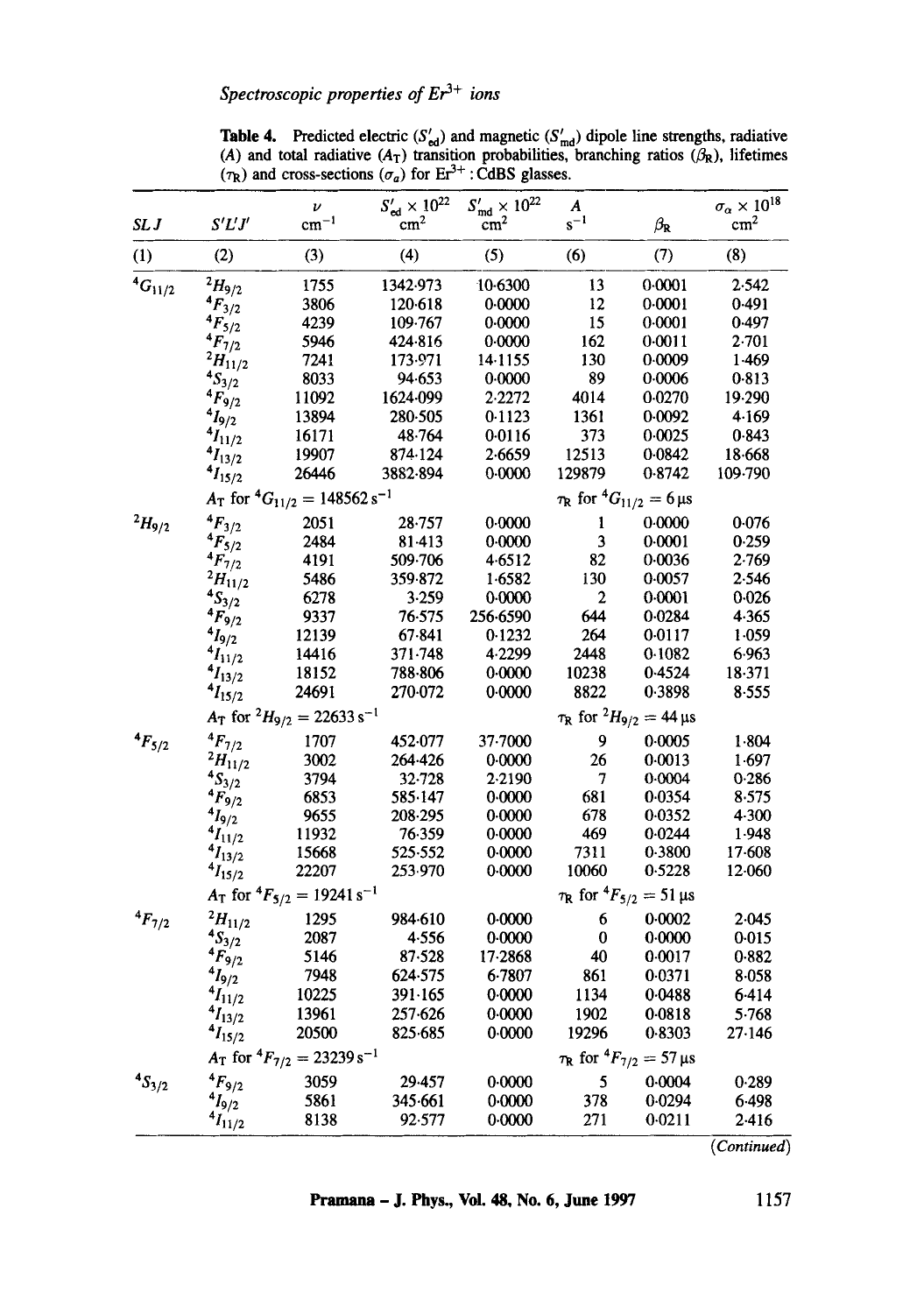*C K Jayasankar and V V Ravi Kanth Kumar* 

| SLJ            | S'L'J'         | $\boldsymbol{\nu}$<br>$cm^{-1}$        | $S'_{\text{ed}} \times 10^{22}$<br>$\text{cm}^2$ | $S'_{\text{md}} \times 10^{22}$<br>$\text{cm}^2$ | A<br>$s^{-1}$ | $\beta_{\rm R}$                                  | $\sigma_\alpha \times 10^{18}$<br>cm <sup>2</sup> |
|----------------|----------------|----------------------------------------|--------------------------------------------------|--------------------------------------------------|---------------|--------------------------------------------------|---------------------------------------------------|
| (1)            | (2)            | (3)                                    | (4)                                              | (5)                                              | (6)           | (7)                                              | (8)                                               |
|                | $^{4}I_{13/2}$ | 11874                                  | 390.793                                          | 0.0000                                           | 3549          | 0.2763                                           | 14.884                                            |
|                | $^{4}I_{15/2}$ | 18413                                  | 255.221                                          | 0.0000                                           | 8644          | 0.6729                                           | 15.073                                            |
|                |                | $A_T$ for ${}^4S_{3/2} = 12846 s^{-1}$ |                                                  |                                                  |               | $\tau_{\rm R}$ for ${}^4S_{3/2} = 77 \,\mu s$    |                                                   |
| $^{4}F_{9/2}$  | $^{4}I_{9/2}$  | 2802                                   | 525.521                                          | 0.1263                                           | 25            | 0.0030                                           | 1.890                                             |
|                | $^{4}I_{11/2}$ | 5079                                   | 1740.954                                         | 15.2004                                          | 500           | 0.0602                                           | 11.456                                            |
|                | $^{4}I_{13/2}$ | 8815                                   | 248.200                                          | 0.0000                                           | 369           | 0.0445                                           | 2.807                                             |
|                | $^{4}I_{15/2}$ | 15354                                  | 942-575                                          | 0.0000                                           | 7404          | 0.8923                                           | 18.568                                            |
|                |                | $A_T$ for ${}^4F_{9/2} = 8298 s^{-1}$  |                                                  |                                                  |               | $\tau_{\rm R}$ for ${}^4F_{9/2} = 120 \,\mu s$   |                                                   |
| $^{4}I_{9/2}$  | $^{4}I_{11/2}$ | 2277                                   | 218.616                                          | 39.7462                                          | 7             | 0.0068                                           | 0.769                                             |
|                | $^{4}I_{13/2}$ | 6013                                   | 830.452                                          | 0.0000                                           | 392           | 0.3934                                           | 6.407                                             |
|                | $^{4}I_{15/2}$ | 12552                                  | 139.201                                          | 0.0000                                           | 597           | 0.5998                                           | 2.242                                             |
|                |                | $A_T$ for $^{4}I_{9/2} = 996 s^{-1}$   |                                                  |                                                  |               | $\tau_{\rm R}$ for $^{4}I_{9/2} = 1004 \,\mu s$  |                                                   |
| $^{4}I_{11/2}$ | $^{4}I_{13/2}$ | 3736                                   | 1500-623                                         | 77.3845                                          | 150           | 0.1189                                           | 6.341                                             |
|                | $^{4}I_{15/2}$ | 10275                                  | 565.437                                          | 0.0000                                           | 1109          | 0.8811                                           | $6-212$                                           |
|                |                | $A_T$ for $^{4}I_{11/2} = 1259 s^{-1}$ |                                                  |                                                  |               | $\tau_{\rm R}$ for $^{4}I_{11/2}$ = 794 µs       |                                                   |
| $^{4}I_{13/2}$ | $^{4}I_{15/2}$ | 6539                                   | 1791.167                                         | 68.7794                                          | 810           | 1.0000                                           | 11.196                                            |
|                |                | $A_T$ for $^{4}I_{13/2} = 810 s^{-1}$  |                                                  |                                                  |               | $\tau_{\rm R}$ for $^{4}I_{13/2} = 1234 \,\mu s$ |                                                   |

**Table** 4. *(Continued).* 

**Table 5.** Radiative lifetimes  $(\tau_R \mu s)$  for fluorescent levels of  $Er^{3+}$ : CBS glasses.

| Glass                         | $^{4}G_{11/2}$ | $^{2}H_{9/2}$ | $^{4}F_{5/2}$ | $^{4}F_{7/2}$ | $^{4}S_{3/2}$ | $^{4}F_{9/2}$ | $^{4}I_{9/2}$ | $^{4}I_{11/2}$ | $^{4}I_{13/2}$ |
|-------------------------------|----------------|---------------|---------------|---------------|---------------|---------------|---------------|----------------|----------------|
| C <sub>d</sub> B <sub>S</sub> |                | 44            | 51            | 57            | 77            | 120           | 1004          | 794            | 1234           |
| <b>LiCdBS</b>                 | 108            | 113           | 107           | 97            | 138           | 358           | 3748          | 1758           | 2355           |
| <b>NaCdBS</b>                 | 98             | 197           | 192           | 150           | 317           | 376           | 2857          | 3854           | 4536           |
| <b>KCdBS</b>                  | 6              | 51            | 63            | 57            | 86            | 194           | 1951          | 870            | 1403           |
| GdCdBS ·                      | 14             | 109           | 128           | 106           | 192           | 296           | 2526          | 1911           | 2881           |

these changes are minimum in the case of S-K-alkaline earths and phosphate-alkali glasses [8]. Similar observations are noticed for  ${}^4S_{3/2} \rightarrow {}^4F_{9/2}$  and  ${}^4I_J$  transitions. Out of 20 glass systems compared in table 6, it is found that  $\Omega_6$ , A,  $A_T$  and  $\beta_R$  are found to be maximum for CdBS glasses and minimum for S-K glasses. It is also found that  $\Omega_6$  values increase in the order of K to Na to Li modifier ions for silicate and borate glasses, whereas decreasing trend is noticed for phosphate glasses. However, non-uniform trend is noticed when potassium based silicate glasses are modified with alkaline earths. Systematic variation of  $\Omega_6$  is not found for CdBS glasses when these glasses are modified by alkali elements. Therefore, it is inconclusive to establish general trend in  $\Omega_6$  when the glass network is modified by either alkali or alkaline earths. It is also noticed that among  ${}^4S_{3/2} \rightarrow {}^4I_J$  emission channels,  ${}^4S_{3/2} \rightarrow {}^4I_{15/2}$ exhibits maximum and  ${}^4S_{3/2} \rightarrow {}^4I_{11/2}^{5}$  exhibits minimum values of A and/or  ${}^5R$ irrespective of the type of glass compositions. However, investigations indicate that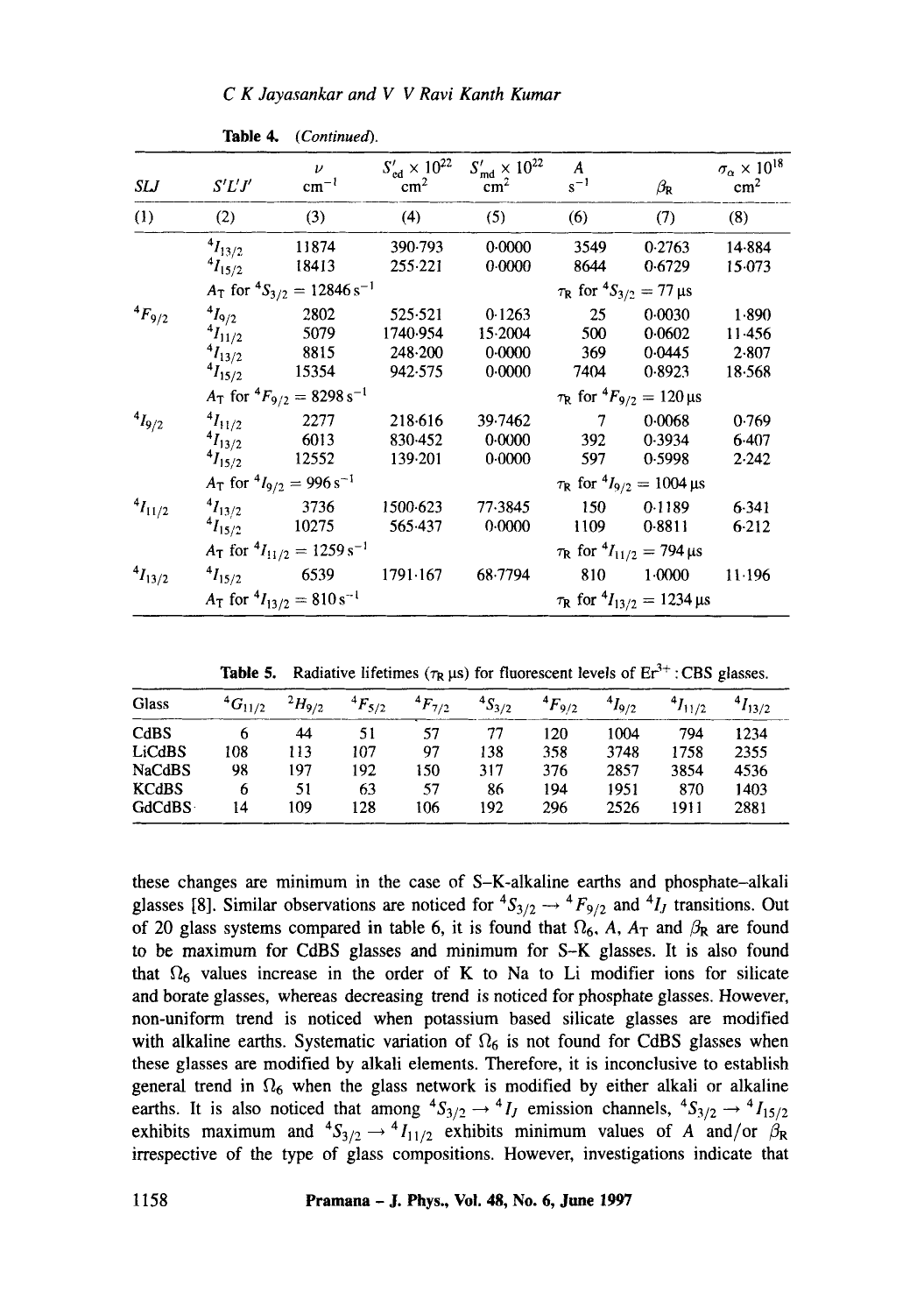|               |            | $^{4}I_{13/2}$ $\rightarrow$ |                                         | ${}^4S_{3/2}$ $\rightarrow$                            |                              |                            |                            |       |  |  |
|---------------|------------|------------------------------|-----------------------------------------|--------------------------------------------------------|------------------------------|----------------------------|----------------------------|-------|--|--|
| <b>Glass</b>  | $\Omega_6$ | $^{4}I_{15/2}$<br>$A/A_T$    | $^{4}F_{9/2}$<br>A<br>$(\beta_{\rm R})$ | $^{4}I_{9/2}$<br>$\boldsymbol{A}$<br>$(\beta_{\rm R})$ | $^{4}I_{11/2}$<br>A          | $^{4}I_{13/2}$<br>A        | $^{4}I_{15/2}$<br>A        | $A_T$ |  |  |
|               |            |                              |                                         |                                                        | $(\beta_{\mathbf{R}})$       | $(\beta_{\rm R})$          | $(\beta_{\rm R})$          |       |  |  |
| (1)           | (2)        | (3)                          | (4)                                     | (5)                                                    | (6)                          | (7)                        | (8)                        | (9)   |  |  |
| CdBS          | $11-37$    | 810                          | 5<br>(0.000)                            | 378                                                    | 271                          | 3549                       | 8644                       | 12846 |  |  |
| LiCdBS        | 6.27       | 425                          | 2<br>(0.000)                            | (0.029)<br>182<br>(0.025)                              | (0.021)<br>151<br>(0.021)    | (0.276)<br>1997<br>(0.278) | (0.672)<br>4866<br>(0.676) | 7199  |  |  |
| <b>NaCdBS</b> | 2.82       | 220                          | 1<br>(0.000)                            | 106<br>(0.034)                                         | 69<br>(0.022)                | 865<br>(0.275)             | 2106<br>(0.670)            | 3146  |  |  |
| <b>KCdBS</b>  | 10.51      | 712                          | 4<br>(0.000)                            | 292<br>(0.025)                                         | 236<br>(0.021)               | 3178<br>(0.276)            | 7790<br>(0.677)            | 11501 |  |  |
| S-Li          | 0.56       | 88                           |                                         | 30<br>(0.041)                                          | 16<br>(0.022)                | 195<br>(0.268)             | 488<br>(0.669)             | 729   |  |  |
| S-Na          | 0.27       | 60                           |                                         | 15<br>(0.045)                                          | 8<br>(0.022)                 | 89<br>(0.266)              | 223<br>(0.667)             | 334   |  |  |
| $S-K$         | 0.24       | 59                           |                                         | 13<br>(0.045)                                          | 7<br>(0.023)                 | 79<br>(0.266)              | 198<br>(0.666)             | 297   |  |  |
| S-Ca          | 0.77       | 117                          |                                         | 43<br>(0.038)                                          | 24<br>(0.022)                | 298<br>(0.269)             | 744<br>(0.671)             | 1109  |  |  |
| $S-Sr$        | 0.61       | 103                          |                                         | 35<br>(0.038)                                          | 20<br>(0.022)                | 242<br>(0.267)             | 609<br>(0.673)             | 905   |  |  |
| S-Ba          | 0.27       | 77                           |                                         | 20<br>(0.045)                                          | 10<br>(0.022)                | 114<br>(0.264)             | 289<br>(0.669)             | 432   |  |  |
| $S-K-Mg$      | 0.33       | 67                           |                                         | 19<br>(0.047)                                          | 9<br>(0.023)                 | 107<br>(0.265)             | 268<br>(0.665)             | 403   |  |  |
| S-K-Ca        | 0.34       | 72                           |                                         | 20<br>(0.044)                                          | 10<br>(0.022)                | 120<br>(0.267)             | 300<br>(0.667)             | 450   |  |  |
| $S-K-Sr$      | 0.30       | 70                           |                                         | 19<br>(0.048)                                          | 9<br>(0.023)                 | 105<br>(0.265)             | 263<br>(0.664)             | 396   |  |  |
| S-K-Ba        | 0.26       | 69                           |                                         | 17<br>(0.046)                                          | 8<br>(0.022)                 | 97<br>(0.266)              | 244<br>(0.666)             | 366   |  |  |
| $B-Li$        | $1 - 18$   | 139                          |                                         | 56<br>(0.036)                                          | 34<br>(0.022)                | 420<br>(0.269)             | 1050<br>(0.673)            | 1559  |  |  |
| $B-Na$        | 0.91       | 109                          |                                         | 41<br>(0.037)                                          | 24<br>(0.021)                | 299<br>(0.269)             | 749<br>(0.673)             | 1113  |  |  |
| $B-K$         | 0.44       | 72                           |                                         | 21<br>(0.041)                                          | $12 \overline{)}$<br>(0.022) | 139<br>(0.268)             | 348<br>(0.669)             | 520   |  |  |
| $P-Li$        | 0.78       | 101                          |                                         | 38<br>(0.039)                                          | 21<br>(0.022)                | 256<br>(0.268)             | 641<br>(0.671)             | 955   |  |  |
| P-Na          | $1-08$     | 117                          |                                         | 45<br>(0.036)                                          | 27<br>(0.021)                | 342<br>(0.268)             | 860<br>(0.675)             | 1274  |  |  |
| $P-K$         | $1 - 10$   | 118                          |                                         | 46<br>(0.036)                                          | 28<br>(0.022)                | 343<br>(0.270)             | 854<br>(0.672)             | 1271  |  |  |

**Table 6.** Judd-Ofelt parameter  $(\Omega_6)$ , radiative (A) and total radiative ( $A_T$ ) transition probabilities and branching ratios  $(\beta_R)$  for  $Er^{3+}$ : glasses [8].

by choosing appropriate glass composition, the intensity parameters  $(\Omega_6)$  and in turn radiative properties  $(A, A_T \text{ and } \beta_R)$  can be varied over a range. For example,  $A_T$  value for  ${}^{4}S_{3/2}$  transition varies over a range of 297 s<sup>-1</sup> (S-K)-12846 s<sup>-1</sup> (CdBS).

**Pramana - J. Phys., Voi. 48, No. 6, June 1997 1159**